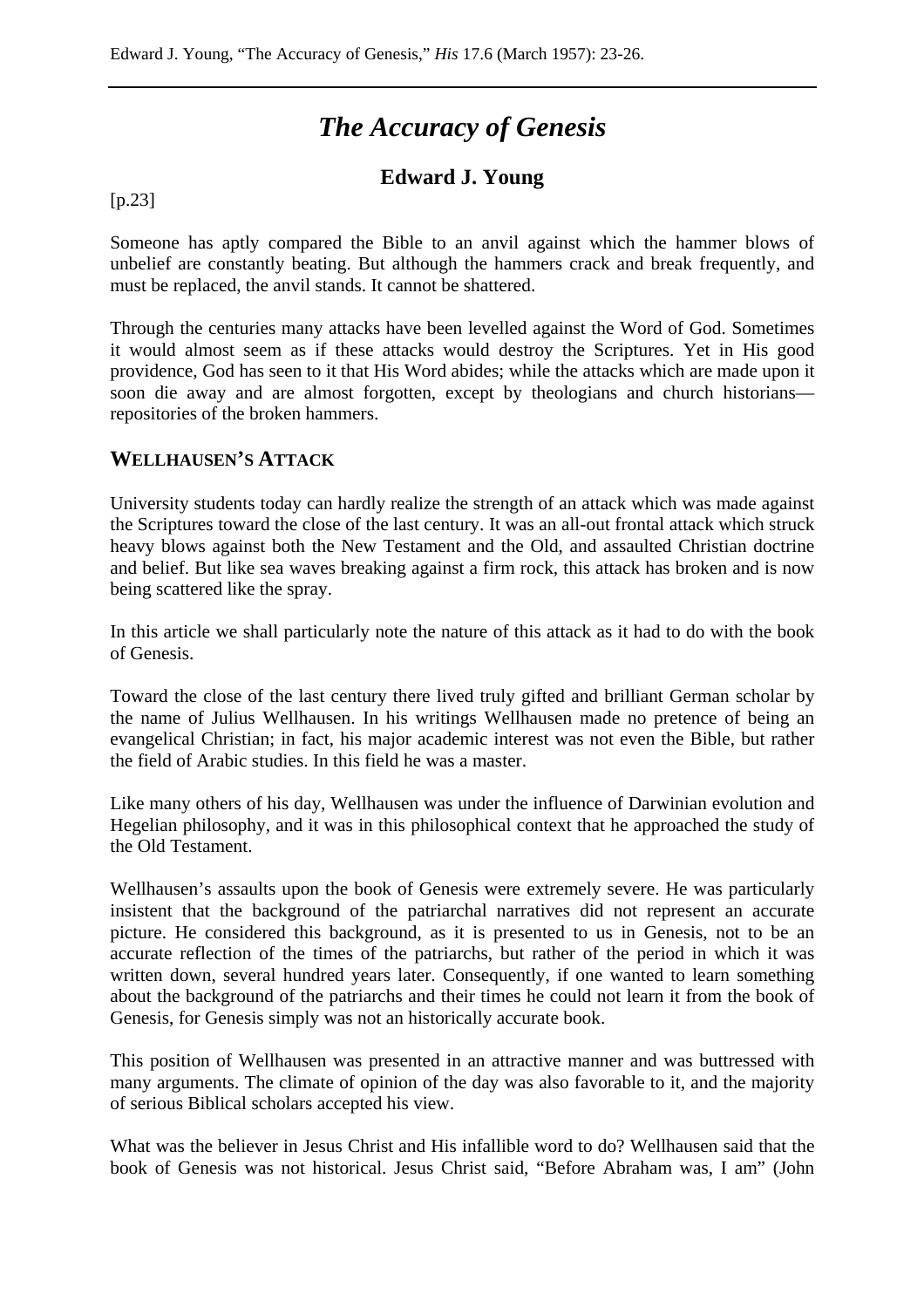8:58). Which of the two was correct, Julius Wellhausen or Jesus Christ? Many did not hesitate to say that Wellhausen was correct. But those who believed the Scriptures sought to show (and in a most convinc-

[p.24]

ing manner) that Wellhausen was wrong and that Jesus Christ was right. At the same time, because of the apparent strength of his arguments, Wellhausen caused many to doubt. Doubtless the faith of many was weakened.

#### **THE DISCOVERIES AT NUZI**

It cannot be denied that constant criticism of the Bible, such as that in which Wellhausen engaged, takes its toll. Even for the sincere Christian, it is often very difficult not to be influenced by such criticism, particularly when one does not have ready at hand the answers. In this instance, a strong argument against Wellhausen has appeared in the realm of archaeology. Of course all along there have been strong arguments against Wellhausen, the strongest being that Jesus Christ asserted the historicity of Abraham; so that there have always been convincing reasons for believing the testimony of the Bible. In a most remarkable manner, however, archaeology has now shown how utterly unfounded were the criticisms which Wellhausen made of Genesis.

In 1925 excavations were carried on at a place in Mesopotamia known today by its Turkish name of Yorgan Tepa. In ancient times, however, this place bore the name of Nuzi (pronounced *Newsy*), and proved to be a center of the ancient Hurrians, mentioned in Genesis 14:6 as the Horites. Incidentally this mention of the Horites was long regarded as an inaccuracy. Now, however, at Nuzi, a settlement of these people has been discovered.

What is of particular interest for our purpose is the fact that great numbers of clay tablets were unearthed at Nuzi, which proved to be business documents. They are now known as contract tablets, for they contain the records of ancient business contracts. One might be tempted to think that such tablets would prove to be uninteresting reading, somewhat similar to reading a number of grocery bills. Such, however, is not the case. These contract tablets from ancient Nuzi have thrown a tremendous 24 amount of light upon the background of the book of Genesis. Indeed, these humble ancient business documents may ultimately sound the death knell to Wellhausenism.

## **NUZI AND GENESIS**

As a result of the excavations it is now possible to know quite a bit about some practices of the Hurrians. For one thing, a citizen of Nuzi could not sell land. If, therefore, one wished to purchase land he could not simply go to a realtor, as we do, and buy the desired property. Instead, as a result of this restriction, there was a legal fiction by means of which it was possible to get around the difficulty. In brief, the way it worked was this. If I wish to obtain your land, I cannot buy it; I can, however, have myself adopted as your son. If I am thus adopted, I shall become the heir, and the land will be willed to me. In return for this, I can give a gift to you.

This practice was followed in Nuzi, and many of the contract tablets are simply labeled, "Tablets of Adoption." A man who desired to obtain a piece of land would present himself for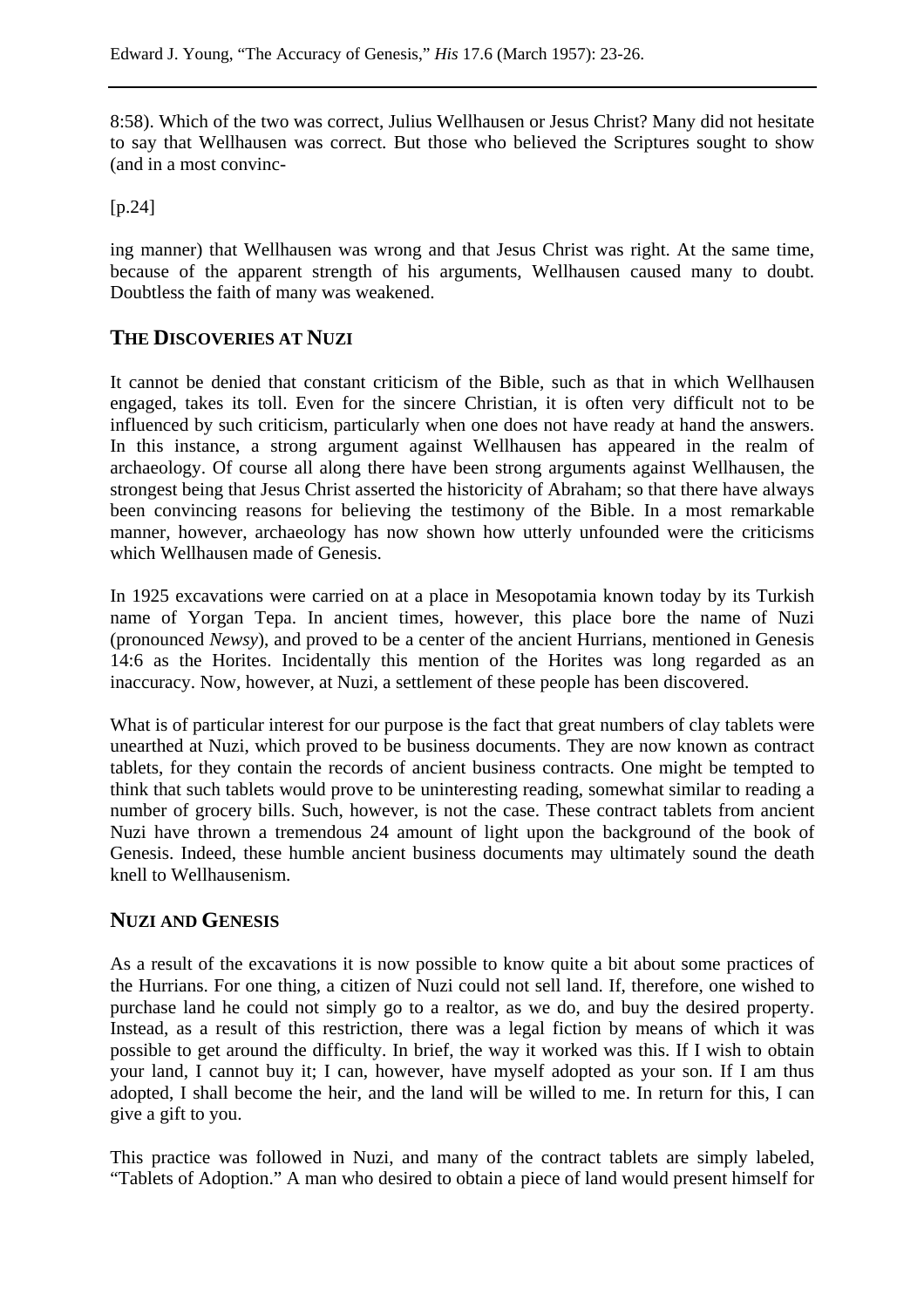adoption by those who owned the land. They would legally adopt him as their son and heir, and would deed the land to him. This was called the *zittu* (inheritance share). In return for this act, the one who was adopted would give a *qishtu* (gift) to those who had adopted him. By means of such a device it would be possible for a man of wealth to acquire a consider. able amount of property; and indeed, one man, Tehiptilla by name, had evidently been adopted by quite a number of people.

In the light of this practice of adoption we may understand certain passages in the Bible. Genesis 15:2, 3 has long been a difficult section of Scripture to understand. As we learn from the Nuzi tablets, it was the custom for a couple who were without children to adopt someone who in return for being made the heir would take care of them in their old age and see to it that they were given a decent burial. Eliezer of Damascus had evidently been adopted by Abraham to be his steward, to manage his affairs and possibly to give him burial. According to the practices of Nuzi if an heir should later be born, the adopted son would have to give way to the heir. In the light of this provision we may understand the language of the Lord, "This [i.e., Eliezer] shall not inherit thee, but he that shall come out of thy loins shall inherit thee." Abraham was simply

[p.25]

acting in accord with the customs of the time.

## **THE EPISODE OF HAGAR**

Not only the Nuzi texts, but also the now famous Code of Hammurabi sheds light upon the type of thing that Abraham did in taking Hagar to be his concubine. It was the custom, apparently, when the legal wife was barren, for such a wife to provide her husband with a concubine in order that a seed might he raised up. We may translate as follows one of the Nuzi texts: "If Gilimninu does not bear children Gilimninu shall obtain a woman of Lulluland as a wife for Shennima." In this text Shennima is the husband and Gilimninu the wife. If the wife is barren it is then her duty to provide for the husband a concubine. This concubine is to be taken from the land of Lullu, whence the most desirable slaves were obtained. One immediately notes parallels between this text and Genesis. In providing Abraham with a concubine Sarah was simply acting in accordance with the customs of the time. The same is true of the action of Rachel (Genesis 30:3) when she provided Jacob with a concubine, Bilhah.

As might be expected, such a practice was not likely to bring about happiness, and we read that Sarah wished to drive Hagar out. In this, however, she was going contrary to practice. The text which we have above translated goes on to say, "Gilimninu shall not send the offspring away." Despite the fact that Sarah was violating custom, the Lord spoke to Abraham, "Let it not be evil in thine eyes, because of the land and thy handmaid. In all that Sarah saith to thee hearken unto her voice, for in Isaac shall thy seed be called" (Genesis 21:11, 12).

Although Sarah and Abraham acted in accord with the practices of their time, we must remember that what they did was not morally right. There are practices which are perfectly legal, yet at the same time are not right. Abraham would not have gotten himself in trouble with the law by what he did, but despite that fact what he did was wrong. At this point the Bible does not explicitly condemn his action, but there is no warrant for the conclusion that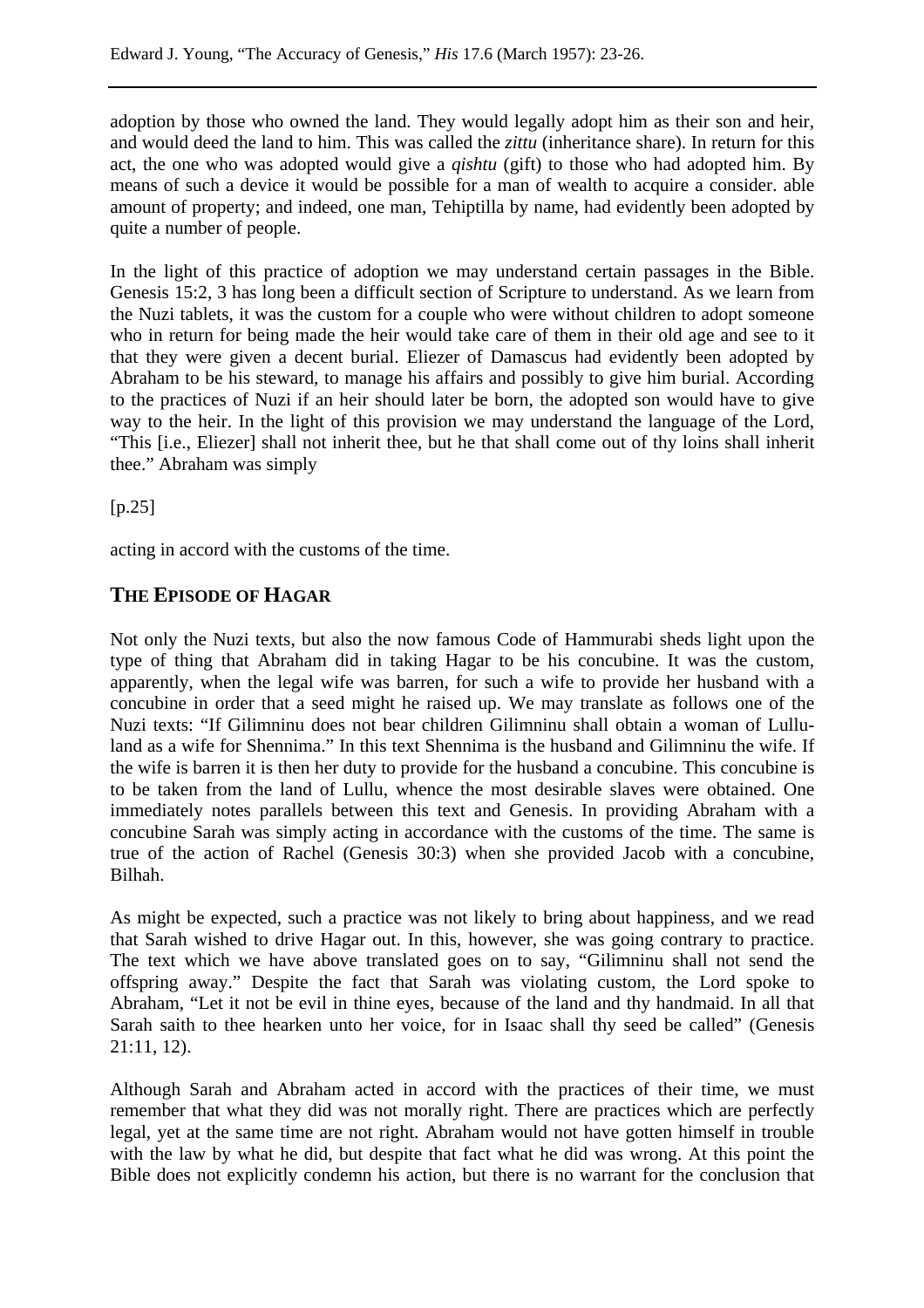the Bible approves it. The very manner in which the Scriptural narrative is told makes it clear that the actions of Sarah and Abraham, and also Hagar, were wrong. It was an action which brought in its wake unpleasant consequences and upon which the blessing of the Lord could not rest.

## **JACOB AND LABAN**

In the light of the texts from Nuzi we may now understand much in the account of Jacob and Laban that formerly was obscure. One of the tablets may be translated as follows: "The adoption tablet of Nashwi the son of Puhishenni. As long as Nashwi is alive, Wullu shall give to him food and clothing. When Nashwi dies, then Wullu shall become the heir. If Nashwi begets a son, he shall divide equally with Wullu but only Nashwi's son shall take Nashwi's gods. If there be no son of Nashwi, then Wullu shall take the gods of Nashwi. And Nashwi has given his daughter Nuhuya as wife to Wullu. And if Wullu takes another wife he forfeits the land and buildings of Nashwi. Whoever breaks the contract shall pay one mina of silver and one mina of gold."

When Jacob first appears before Laban, Laban agrees to give his daughter to Jacob, and it would seem that Jacob's joining the household of Laban was actually the equivalent of an act of adoption on Laban's part. It is of interest to note that in the tablet the legitimate heir is to receive Nashwi's gods.

We read in the Bible of Rachel taking the Teraphim and sitting upon them in the tent. In Genesis 31:30, 32 the Teraphim are called gods, as is the case also in the Nuzi texts. The possession of these gods, it seems, implied a position of leadership in the household. By this time Laban had sons of his own and hence we may understand his question, "Why hast thou stolen my gods?" (Genesis 31:30). Laban's indignation, in the light of this tablet, apparently was justifiable. On the other hand, Jacob and Rachel were not going to abide by custom. Jacob evidently did not want any secondary position in the household. It would seem that the birth of Laban's sons proved to be a hindrance to Jacob's desires (and Jacob was a man who got what he wanted).

Laban did regard Jacob as his adopted son, for he says, "These daughters are my daughters and these sons are my sons and the flocks are my flocks and whatsoever thou seest is mine" (Genesis 31:43). Hence, it appears that Jacob's plan of running away was in violation of the current customs. If Jacob was to be regarded as an adopted son, all that he had was really Laban's, and in seeking to run away, Jacob was violating custom.

The Lord, therefore, was gracious in his revelation to Laban. "It is in the power of my hand to do you hurt," says Laban, "but the God of your father spake unto me yesternight, saying, Take thou heed that thou speak not to Jacob either good or bad" (Genesis 31:29; cp. also v. 24).

#### [p.26]

But Laban also apparently violated custom for his daughters complain to him, "Are we not counted of him strangers [i.e., as foreign women], for he hath sold us and hath quite devoured our money" (Genesis 31:15). According to the Nuzi tablets there is a sharp distinction to be made between the native women (the daughters of the city Arraphka) and foreign women. These latter occupy a lower social position, but the native women must not be subjected to